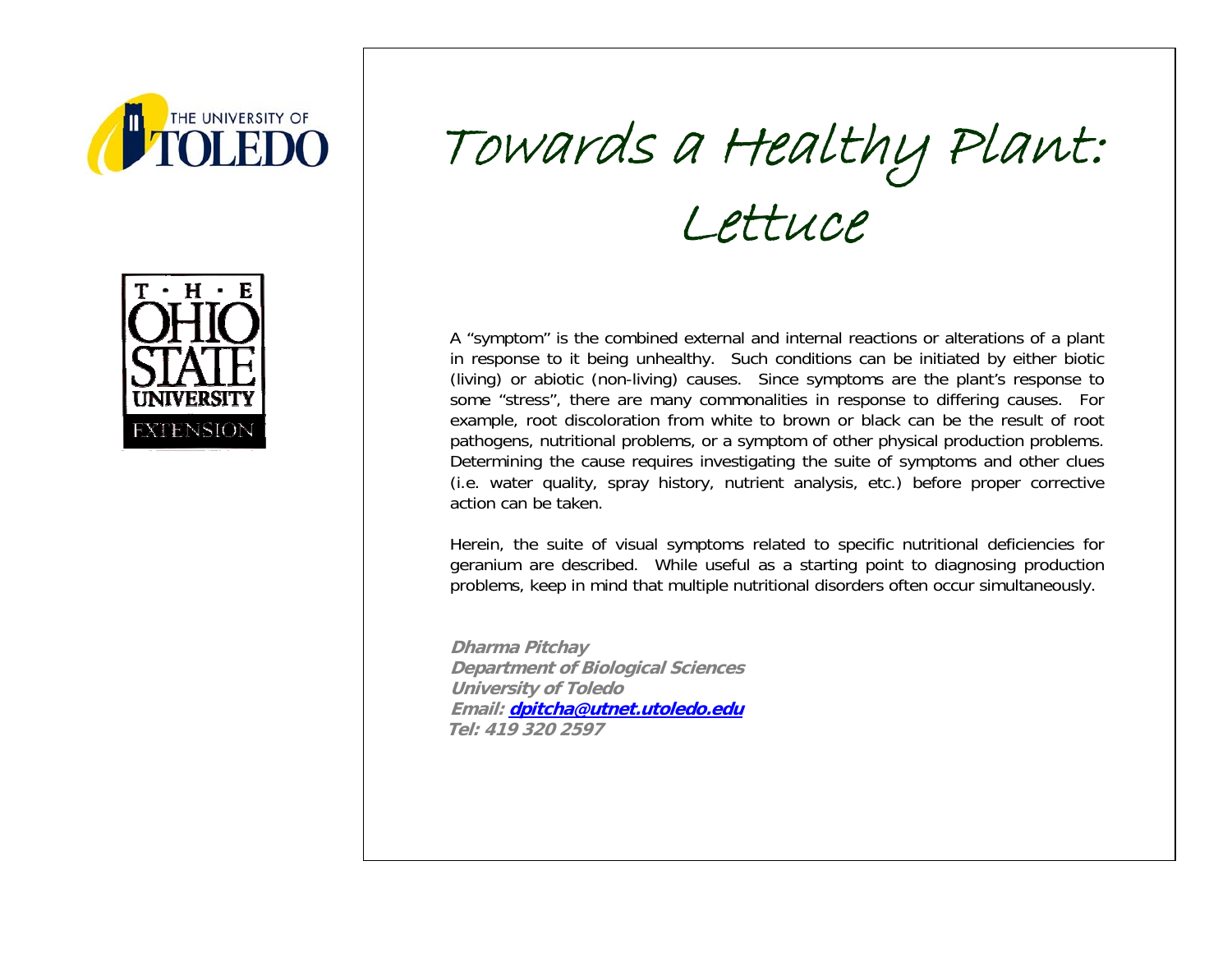

## Why do plants need Nitrogen?

Protein is essential for all living organisms for growth and development. Nitrogen is one of the main elements in protein. Nitrogen is also a component of nucleic acid, DNA, RNA, genes, chromosomes, enzymes, chlorophyll, secondary metabolites (alkaloids), and amino acids. Nitrogen accounts for about 1 to 6 % of plant dry matter.

## What happens when Phosphorous is not available to plants? Source

Nitrogen deficiency slows down the growth and development of plants. Initially, the primary roots are fewer and longer. The plants appear stunted and are lighter green. With prolonged N deficiency, yellowing (chlorosis) of older or lower leaves occurs. This is followed by leaf tip death and leaf margins developing a brown discoloration (necrosis).In some instances the leaves fall off. The leaves and roots become tough.



## Source of Nitrogen Fertilizers

| <b>NAME</b>                                                 | <b>RATE</b>     | <b>COMMENTS</b>                                                                |
|-------------------------------------------------------------|-----------------|--------------------------------------------------------------------------------|
| <b>Ammonium Nitrate</b>                                     | $200 - 300$ ppm | Single N (33%) source; lowers substrate pH                                     |
| <b>Ammonium Sulfate</b>                                     | $200 - 300$ ppm | Excellent source of N (21%) and S (24%)                                        |
| <b>Ammonium Chloride</b>                                    | $200 - 300$ ppm | Source of N (25 %) and Cl (66%);<br>high concentration may cause foliar injury |
| <b>Potassium Nitrate</b>                                    | $200 - 300$ ppm | Source of N (13%) and K (44%)                                                  |
| <b>Monoammonium Phosphate</b>                               | $200 - 300$ ppm | Source of N (10%) and P (50-52%)                                               |
| <b>Diammonium Phosphate</b>                                 | $200 - 300$ ppm | Source of N (19%) and P (46-53%)                                               |
| Urea* (Do not mix with<br>NH <sub>4</sub> NO <sub>3</sub> ) | $200 - 300$ ppm | Single source of N $(45%)$ ;<br>cheap, but will lower substrate pH             |
| <b>Calcium Nitrate</b>                                      | $200 - 300$ ppm | Source of N (15%) and Ca (22%);<br>will increase the substrate pH              |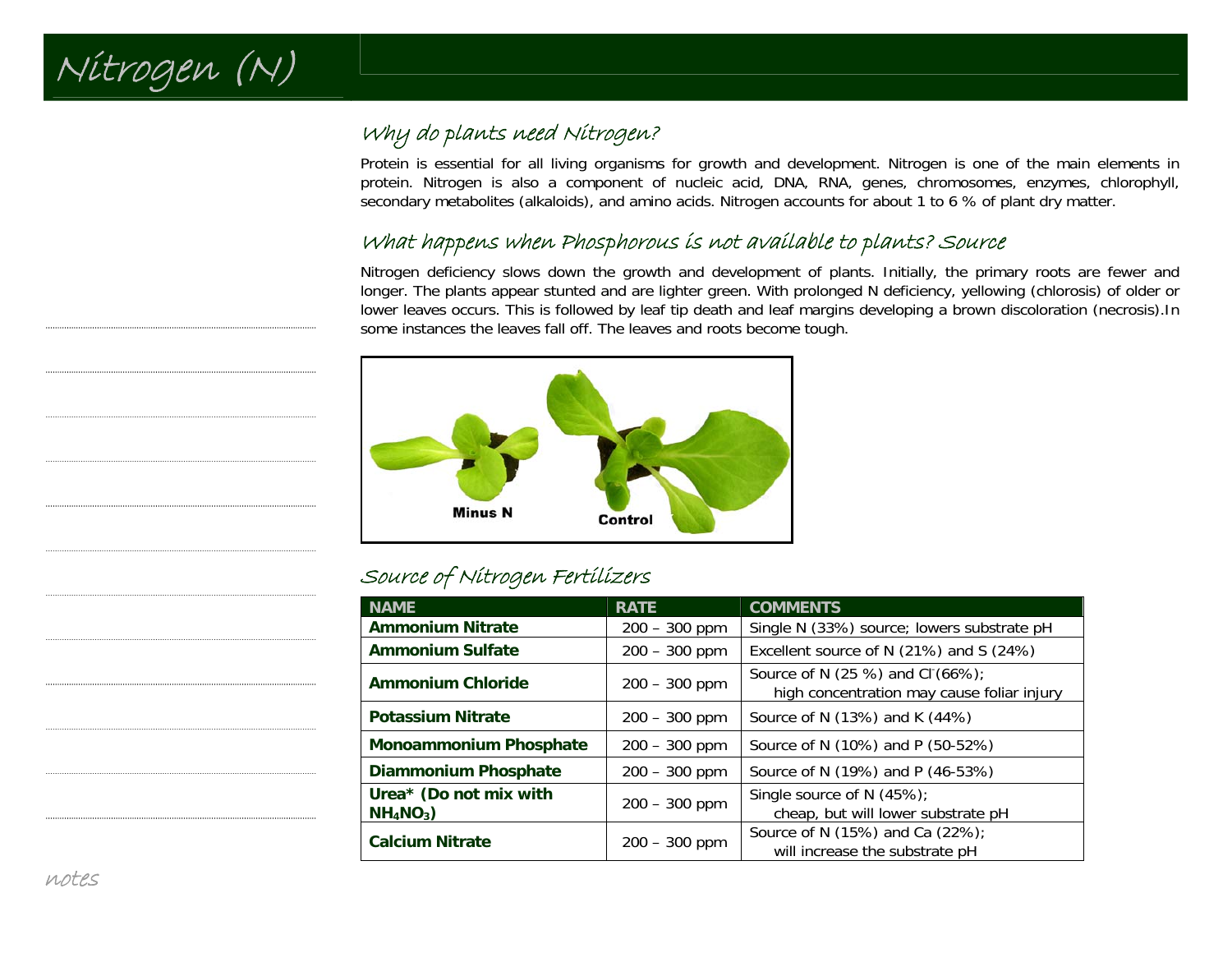# Why do plants need Phosphorous?

Phosphorus provides energy in the form of ATP and NADPH for plant metabolism (photosynthesis and respiration). Additionally, it is a component of DNA, RNA, nucleotides and cell membrane.

## What happens when Phosphorous is not available to plants?

Initially, plants appear darker green with reduced growth affecting the leaf size and stem thickness. Primary roots are longer with fewer secondary and tertiary roots than normal. As the deficiency continues, the older, lower leaves develop irregular spots of brown to dark brown dead tissue. In some instances light purple pigmentation may appear on the surface of leaf margins, lower leaves, and stems. Eventually, leaf death of older leaves may occur. The roots develop discoloration and stop growing.



## Source of Phosphorous Fertilizers

| <b>NAME</b>                   | <b>RATE</b> | <b>COMMENTS</b>                   |
|-------------------------------|-------------|-----------------------------------|
| <b>Monoammonium Phosphate</b> | 30 ppm      | Source of N (10%) and P (50-52%)  |
| <b>Diammonium Phospate</b>    | 30 ppm      | Source of N (19%) and P (46-53%)  |
| Monobasicpotassium phosphate  | 30 ppm      | P (23%) K (28%)                   |
| Dibasicpotassium phosphate    | 30 ppm      | P (18%) K (45%)                   |
| Phosphoric acid               | 10 ppm      | Single P source $(P_2O_5 - 54\%)$ |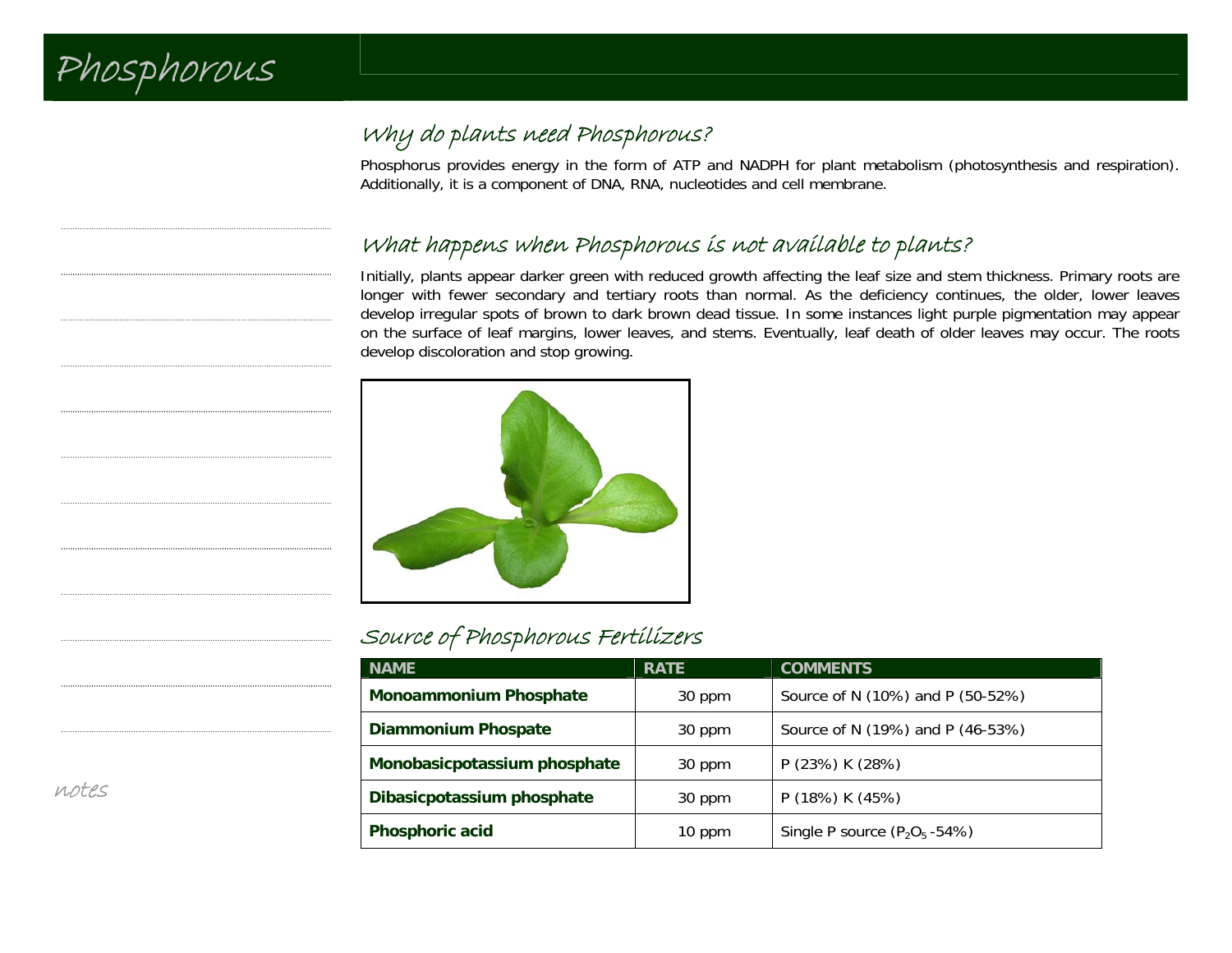



# Why do plants need Potassium?

Unlike nitrogen and phosphorus, potassium is not a component of plant organic matter. Potassium is important for movement of sugars, starch formation, pH stabilization, drought tolerance, cell turgor, enzyme activation, and regulation of stomata opening and closing.

## What happens when Potassium is not available to plants?

Initially, the leaves of potassium deficient plants are small and dark green. The plants have short internodes resulting in compact plant appearance. These symptoms are followed by a sudden development of irregular necrotic tissues along the leaf margins and tips of lower, older leaves and eventually covering whole leaves, making the leaves appear scorched. Also, leaves curl downwards. The primary roots are fewer and shorter. The symptoms are quick to develop and rapidly progress to an advanced stage. This indicates the plants are sensitive to potassium.

# Source of Potassium Fertilizers

| <b>NAME</b>                   | <b>RATE</b> | <b>COMMENTS</b>               |
|-------------------------------|-------------|-------------------------------|
| Potassium chloride            | 200 ppm     | Source of K (60%) and Cl      |
| Potassium nitrate             | 200 ppm     | Source of K (44%) and N (13%) |
| Potassium sulfate             | $100$ ppm   | Source of K (50%) and S (18%) |
| Potassium hydroxide           | 50 ppm      | Single source of K (75%)      |
| Potassium thiosulfate         | 200 ppm     | Source of K (25%) and S (17%) |
| Monobasic potassium phosphate | $200$ ppm   | Source of K (28%) and P (23%) |
| Dibasic potassium phosphate   | $100$ ppm   | Source of K (45%) and P (18%) |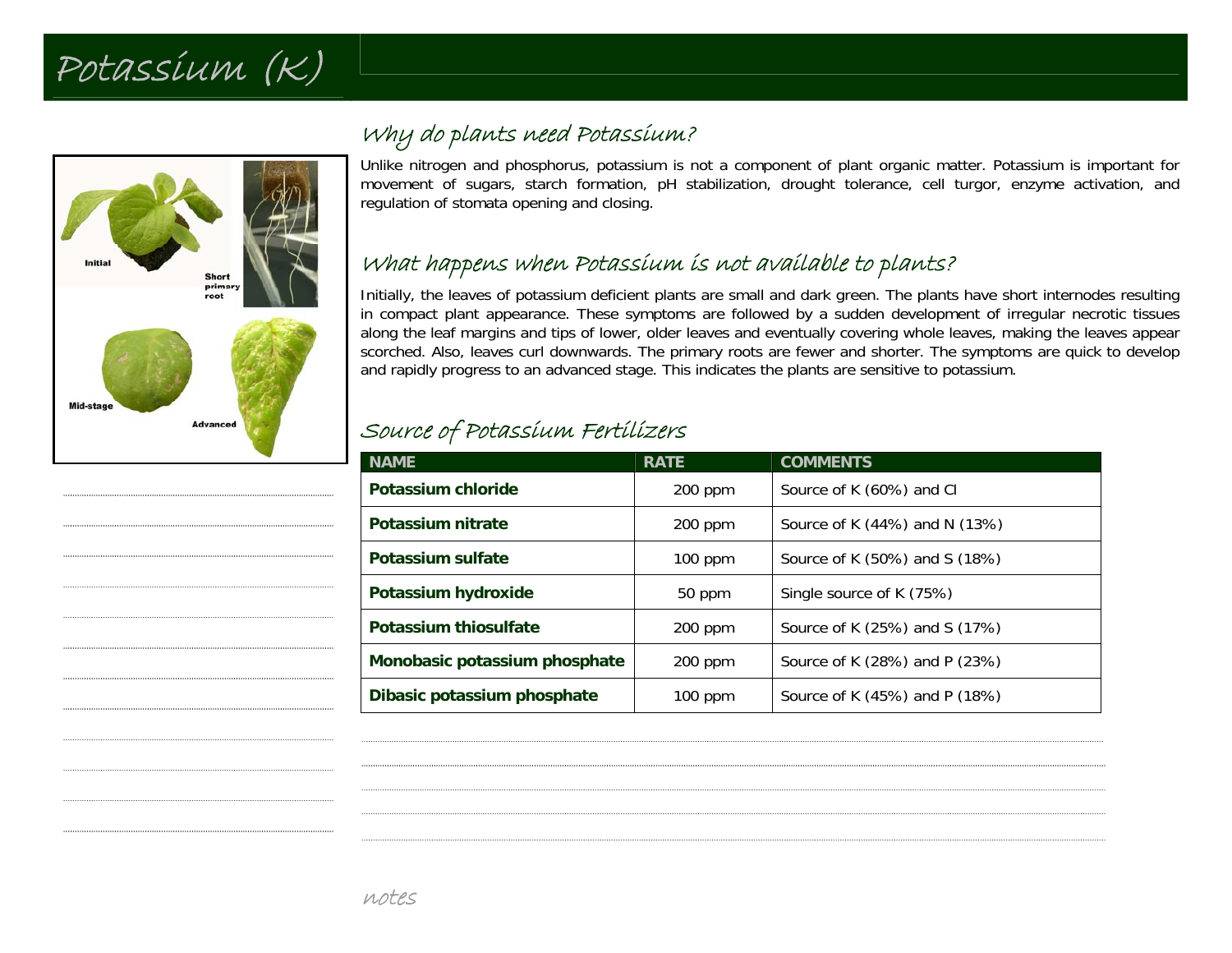

# Why do plants need Calcium?

Calcium is required for cell wall structure and cellular signaling. Calcium is important in cell division, cell expansion, building of cell walls, stomatal regulation, and cold tolerance.

## What happens when Calcium is not available to plants?

Unlike most other nutrients, lack of calcium generally affects the growing points (root and shoot tips) and young leaves of the plants. The growth is reduced with tiny black spots appearing around the mid-leaf area of young leaves and on the tips of very young leaves. This followed by black necrosis along the leaf margins. Then the young leaves often cupped upward in Lettuce. Meanwhile, necrosis develops along the primary root axis. Abortion of flowers or flower buds is common if calcium is unavailable during flowering. During fruiting, lack of calcium can result in fruit cracking, water soaked tissues or blossom end rot (tomato).



Source of Calcium Fertilizers

| <b>NAME</b>                | <b>RATE</b>                     | <b>COMMENTS</b>    |
|----------------------------|---------------------------------|--------------------|
| <b>Calcium nitrate</b>     | $200$ ppm                       | Calcium source 22% |
| Calcium chloride           | $200$ ppm                       | Calcium source 36% |
| Calcium sulfate            | 3 g per liter<br>of substrate   | Calcium source 23% |
| <b>Dolomitic limestone</b> | 3 g per liter<br>of substrate   | Calcium source 22% |
| <b>Hydrated lime</b>       | 1.5 g per liter<br>of substrate | Calcium source 46% |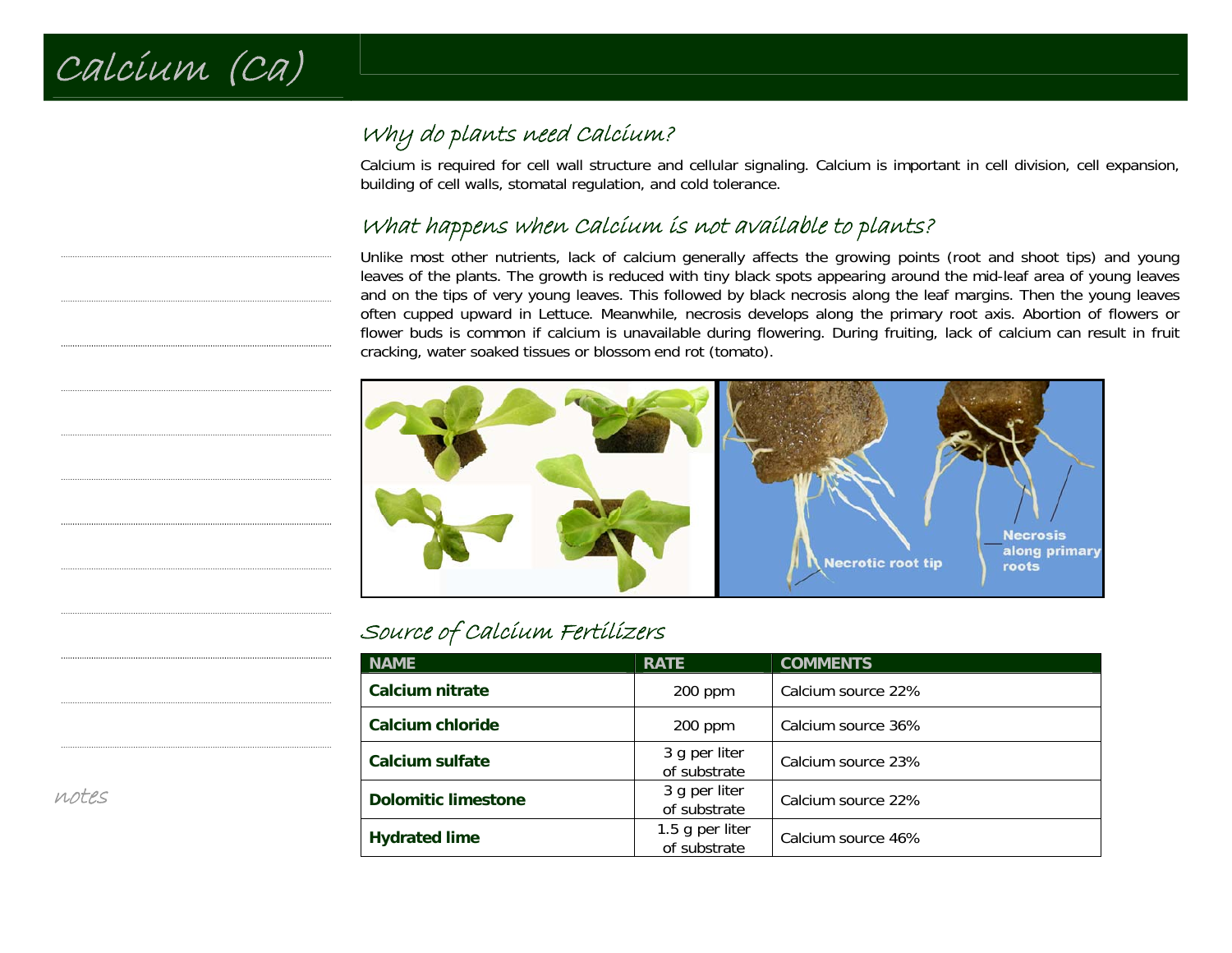

# Why do plants need magnesium?

Magnesium is a core component of chlorophyll (pigment of photosynthesis). Magnesium is also important in enzyme and cofactor reactions. It is involved in the metabolism and movement of carbohydrates and stabilizing cell membranes.

# What happens when magnesium is not available to plants?

Normally magnesium deficiency symptoms appear in lower, older leaves with chlorosis of greenish yellow to yellowish green developing along the leaf margins and tips, which progresses inward between the leaf veins. As the deficiency prolongs, necrosis develops between the veins and the leaves curl downwards. Eventually, leaf and plant death may occur if the magnesium deficiency continues.



## Source of magnesium Fertilizers

| <b>NAME</b>                 | <b>RATE</b>   | <b>COMMENTS</b>         |
|-----------------------------|---------------|-------------------------|
| <b>Magnesium nitrate</b>    | 50 ppm        | Magnesium source 9%     |
| <b>Magnesium sulfate</b>    | 50 ppm        | Magnesium source 10%    |
| <b>Magnesium chloride</b>   | 50 ppm        | Magnesium source 25%    |
| Potassium magnesium sulfate | 25ppm         | Magnesium source 11%    |
| <b>Dolomite</b>             | 3 g per liter | Magnesium source 8-20%  |
| <b>Magnesium oxide</b>      | 1 g per liter | Magnesium source 50-55% |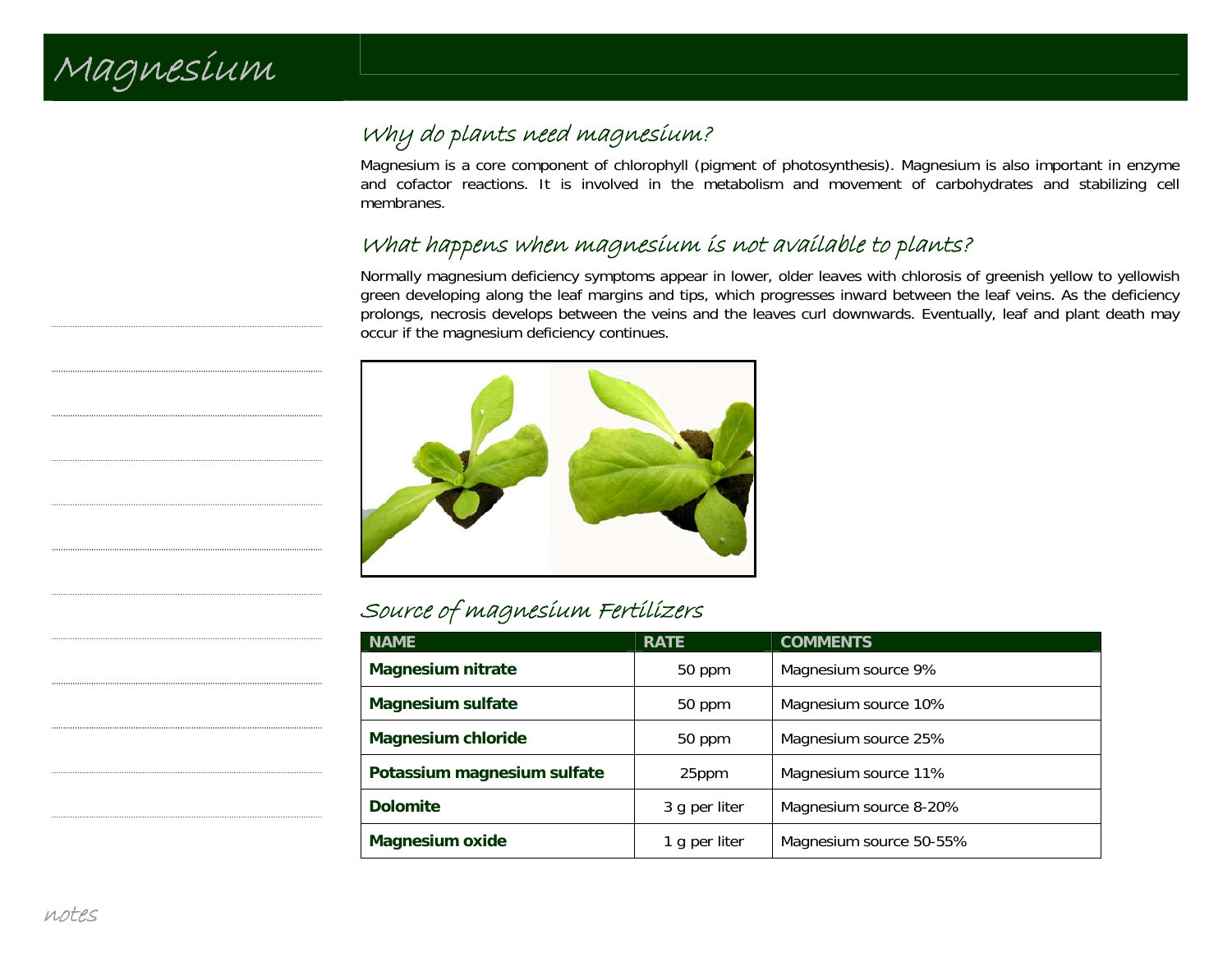Sulfur (S)

# Why do plants need sulfur?

Sulfur is essential in protein synthesis since it is a constituent of some essential amino acids such as cystine and methionine. Sulfur is also involved in plant photosynthesis and respiration.

# What happens when sulfur is not available to plants?

Initially, uniform chlorosis of light greenish yellow pigmentation develops anywhere between the young and mature leaves, but rarely on lower, older leaves. As the symptoms advance, uniform chlorosis spreads to the rest of the leaf area.

## Source of sulfur Fertilizers

| <b>NAME</b>                  | <b>RATE</b>                   | <b>COMMENTS</b>      |
|------------------------------|-------------------------------|----------------------|
| Ammonium sulfate             | 60 ppm                        | Sulfur source 24%    |
| Potassium sulfate            | 60 ppm                        | Sulfur source 18%    |
| <b>Magnesium sulfate</b>     | 60ppm                         | Sulfur source 13%    |
| Calcium sulfate              | 3 g per liter<br>of substrate | Sulfur source 18%    |
| Sulfuric acid                | 30 ppm                        | Sulfur source 33%    |
| <b>Elemental Sulfur</b>      | $1.5$ g per<br>of substrate   | Sulfur source 30-99% |
| <b>Potassium thiosulfate</b> | 30 ppm                        | Sulfur source 17%    |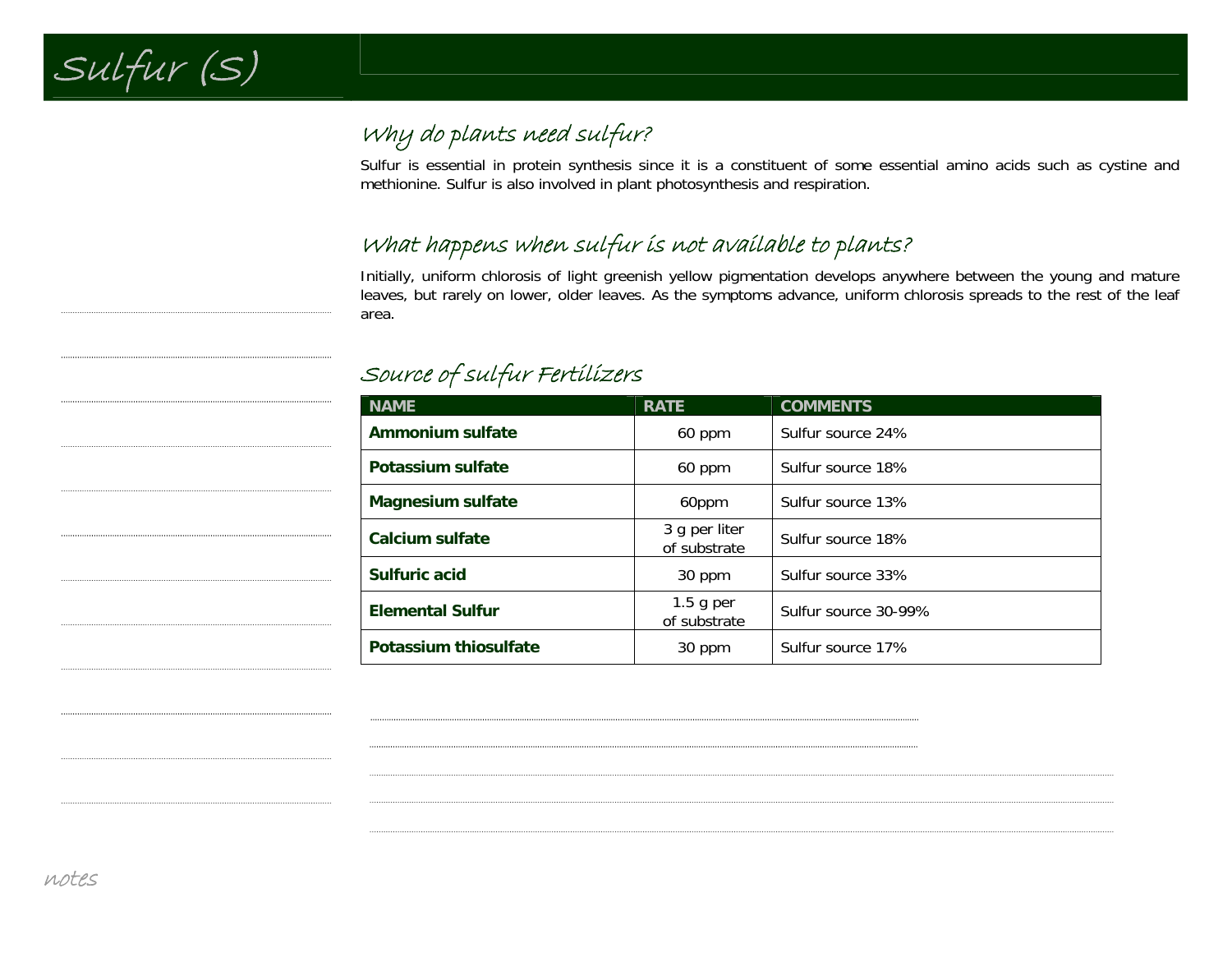



## Why do plants need iron?

Iron is an important component of heme and sulfur proteins. DNA and RNA synthesis is restricted under iron deficient environment. Iron is also involved in chlorophyll formation. Iron is considered an immobile element in the plant, and as a result, iron deficiency symptoms develop on young leaves and shoots.

## What happens when iron is not available to plants?

Generally young leaves develop light interveinal chlorosis, from the base, and it progress outwards towards the tip. Over time, interveinal chlorosis intensifies and the pattern becomes less interveinal. Even the petioles appear chlorotic. At this point, the chlorotic symptoms are reversible if correctional measures are taken. Eventually, yellow gives way to white. The bioavailability of Fe is pH dependent; the lower the pH, the higher the solubility and hence the availability of iron to plants. Iron deficiency symptoms developed within 5 days of iron nutrient withdrawal from the nutrient solution. The rate at which symptoms occurred is an indication of lettuce sensitivity to Iron.

| <b>NAME</b>              | <b>RATE</b> | <b>COMMENTS</b>   |
|--------------------------|-------------|-------------------|
| Fe - EDTA                | 10 ppm      | Iron source 9-12% |
| Fe - DTPA                | 10 ppm      | Iron source 10%   |
| <b>Fe - EDDHA</b>        | 10 ppm      | Iron source 6%    |
| Fe - HEDTA               | 10 ppm      | Iron source 5-9%  |
| <b>Iron sulfate</b>      | 10 ppm      | Iron source 20%   |
| Ferrous ammonium sulfate | 10 ppm      | Iron source 14%   |

### Source of iron Fertilizers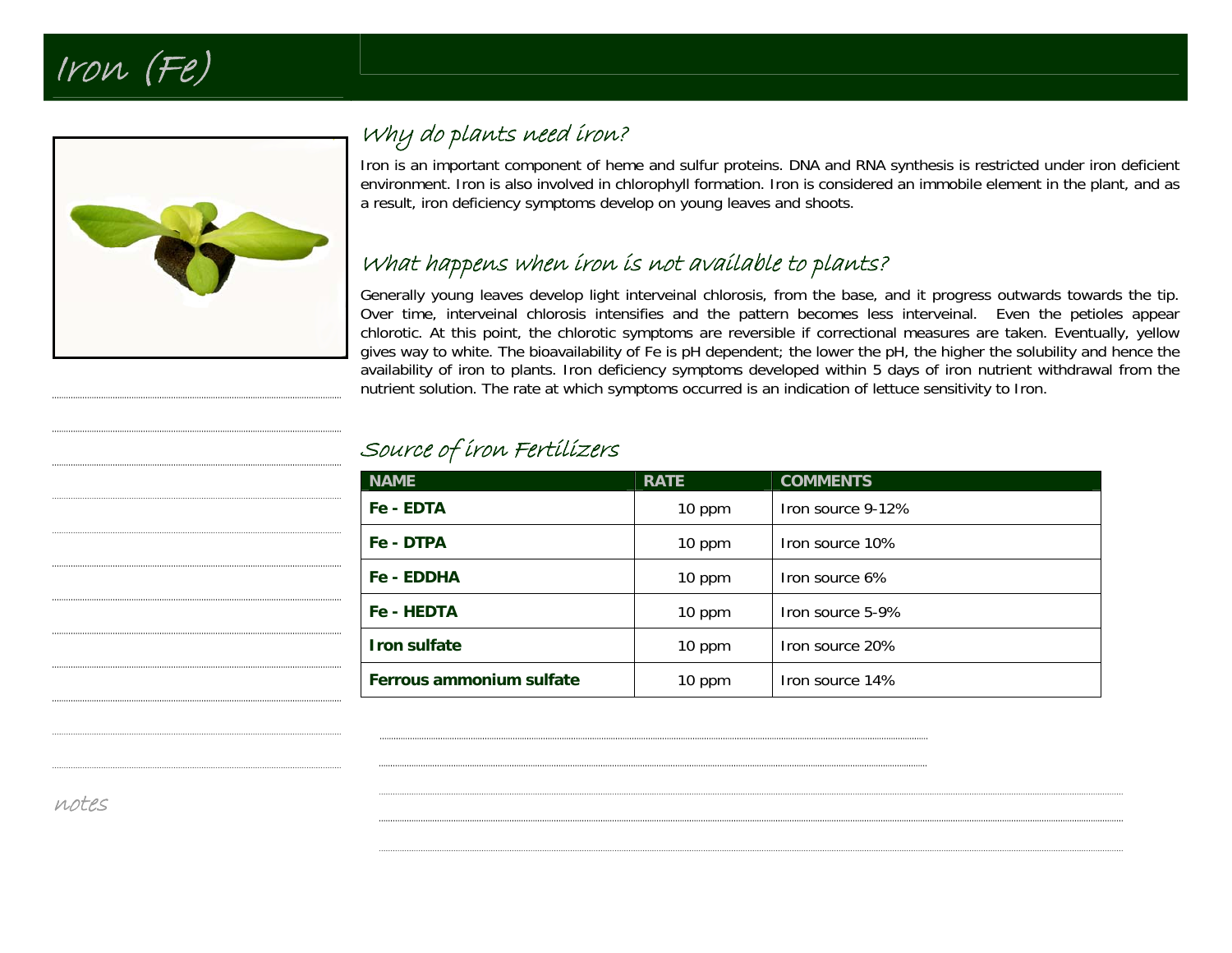

# Why do plants need manganese?

Manganese plays a significant role in photosynthesis. The formation of free oxygen radicals during water splitting and ultimately the release of oxygen is not possible under Mn-free environments. Mn is the only element that can contribute the necessary electrons for this biochemical process.

# What happens when manganese is not available to plants?

The young and recently matured leaves develop speckled chlorosis followed by stippling of necrosis on recently matured leaves. Drastic reduction of shoot and root growth is common. Flowering is strongly inhibited in tomato. Environmental factors such as sunny summer months, greenhouses built close to traffic areas and ozonated water used in irrigation/fertigation may contribute to manganese deficiency.

## Source of manganese Fertilizers

| <b>NAME</b>               | <b>RATE</b> | <b>COMMENTS</b>        |
|---------------------------|-------------|------------------------|
| <b>Manganese chloride</b> | 10 ppm      | Manganese source 58%   |
| <b>Manganese sulfate</b>  | 20 ppm      | Manganese source 24%   |
| <b>Manganese EDTA</b>     | 30 ppm      | Manganese source 9-12% |

| notes |
|-------|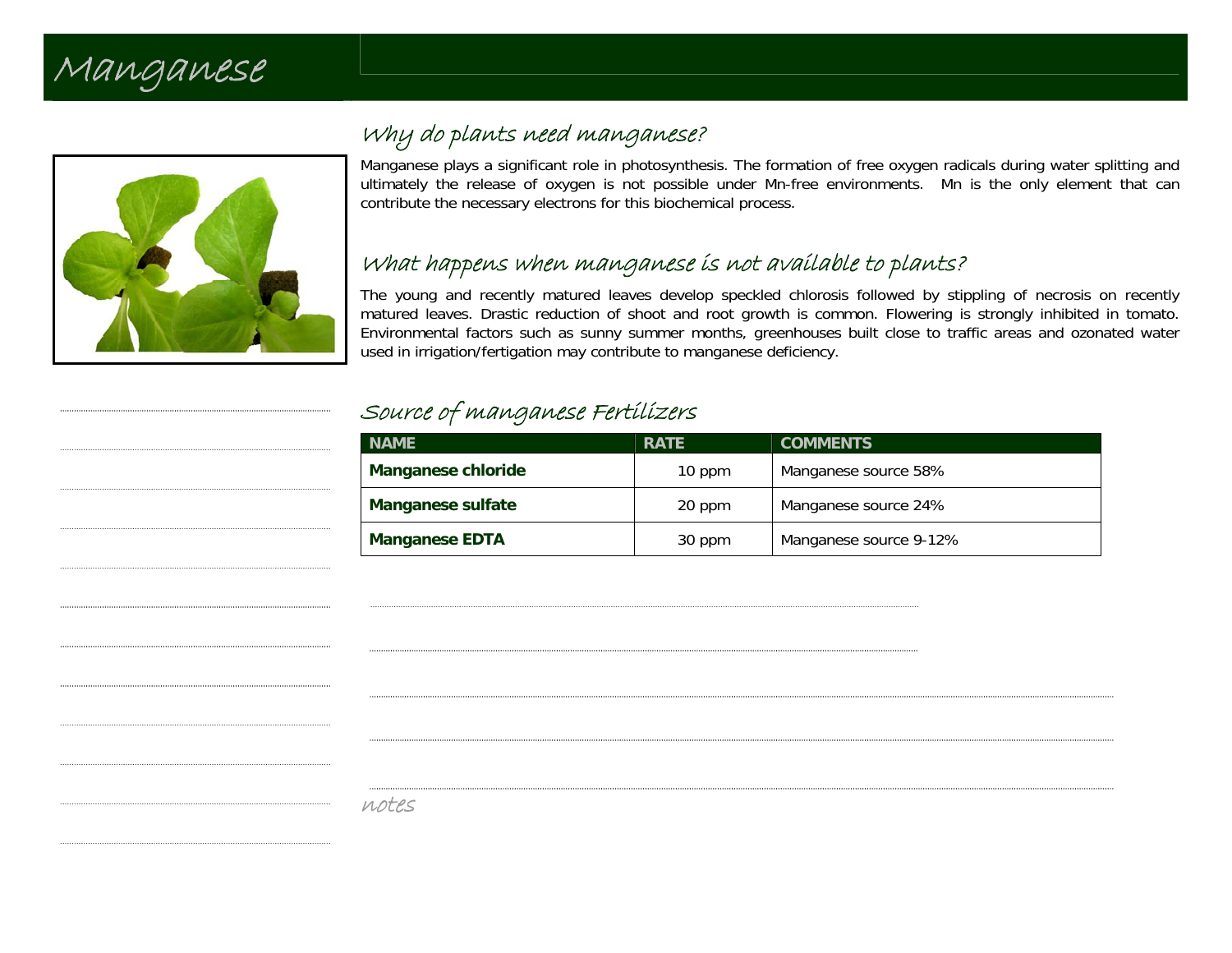

# Why do plants need copper?

Copper plays an important role in quenching the radicals produced during biochemical processes. It is also a component of proteins and enzymes that are critical in producing ATP the "Biological Currency'. Copper is required for lignification, especially xylem formation, and its mobility is moderate to immobile within the plant.

## What happens when copper is not available to plants?

Initially, the young and maturing leaves appear stunted. In some species a tinge of bluish-green appears, especially over the veins. This is followed by impaired flower development that includes reduced size, premature abscission, or abortion. Sudden death of tissue, with symptoms similar to localized tissue dehydration, develops on recently mature leaves as a result of poor xylem tissue development. Chlorosis is generally not a distinguishing feature. Substrate with high pH or alkaline water may contribute to Cu deficiency. Symptoms appear initially at the base of the leaf and spread toward the margins.

| <b>NAME</b>                 | <b>RATE</b> | <b>COMMENTS</b>     |
|-----------------------------|-------------|---------------------|
| <b>Copper EDTA</b>          | 15 ppm      | Copper source 9-13% |
| <b>Copper HEDTA</b>         | 15 ppm      | Copper source 9%    |
| <b>Copper chloride</b>      | 6 ppm       | Copper source 47%   |
| Copper sulfate monohydrate  | 7 ppm       | Copper source 35%   |
| Copper sulfate pentahydrate | 9 ppm       | Copper source 25%   |
| <b>Cuprous oxide</b>        | 3 ppm       | Copper source 89%   |

## Source of copper Fertilizers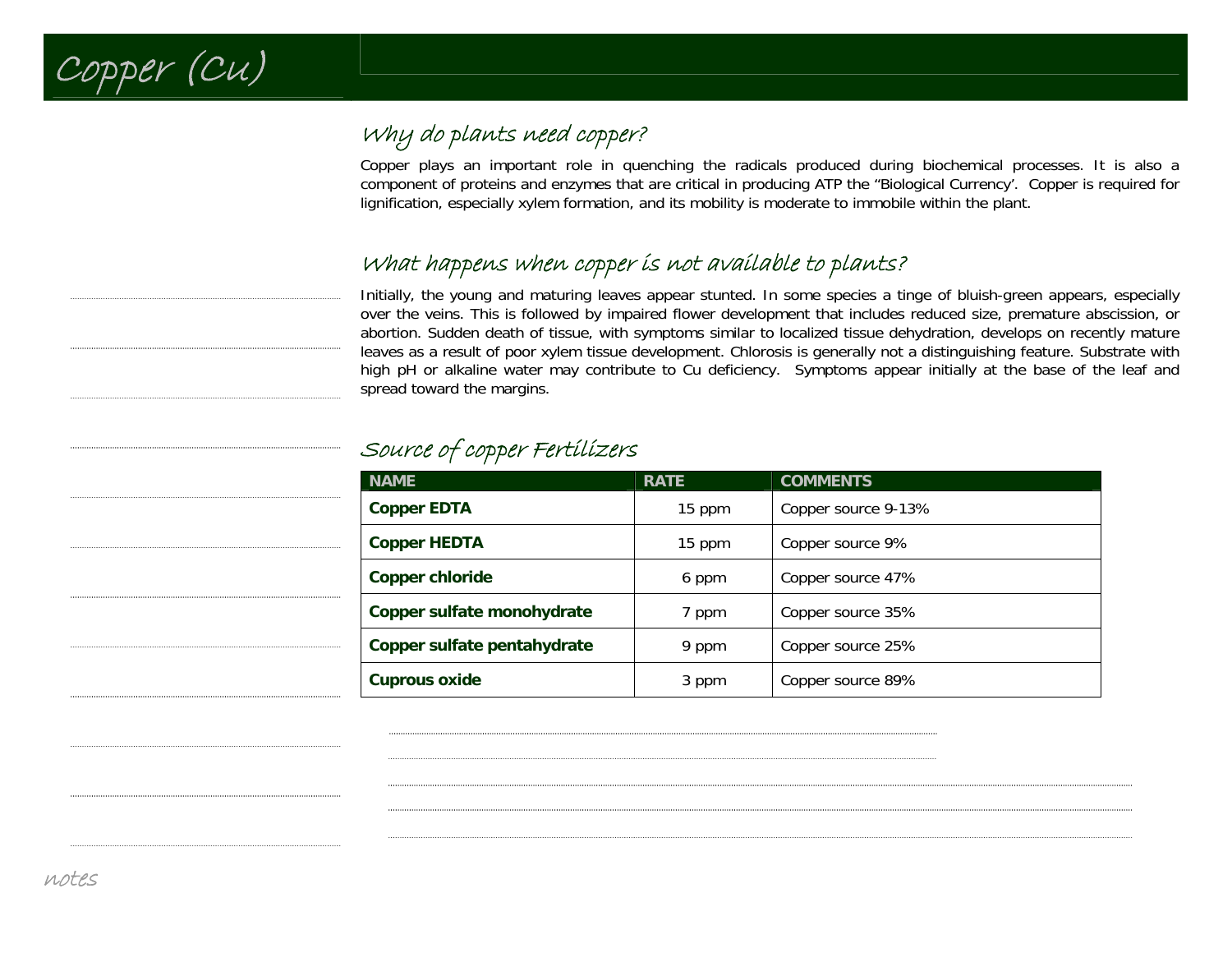

# Why do plants need zinc?

Zinc is an integral component of protein; so far, over 80 zinc-containing proteins have been reported. One of them, referred to as 'Zinc Fingers', is actively involved in DNA transcription. This means protein synthesis requires Zinc.

# What happens when zinc is not available to plants?

Young and recently matured leaves develop puckering, veinal chlorosis, and necrosis. Some plants develop purple pigmentation. Shoot and root growth is reduced. A high level of P in the substrate induces Zn deficiency. Zn availability is reduced by high pH and bicarbonates  $(HCO<sub>3</sub>)$ .

Source of zinc Fertilizers

| <b>NAME</b>               | <b>RATE</b> | <b>COMMENTS</b>   |
|---------------------------|-------------|-------------------|
| Zinc Sulfate monohydrate  | 13 ppm      | Zinc source 36%   |
| Zinc Sulfate heptahydrate | 10 ppm      | Zinc source 21%   |
| <b>Zinc Chloride</b>      | 13 ppm      | Zinc source 27%   |
| Zinc nitrate              | 6 ppm       | Zinc source 49%   |
| <b>Zinc EDTA</b>          | 15 ppm      | Zinc source 9-14% |
| <b>Zinc HEDTA</b>         | 15 ppm      | 7inc source 9%    |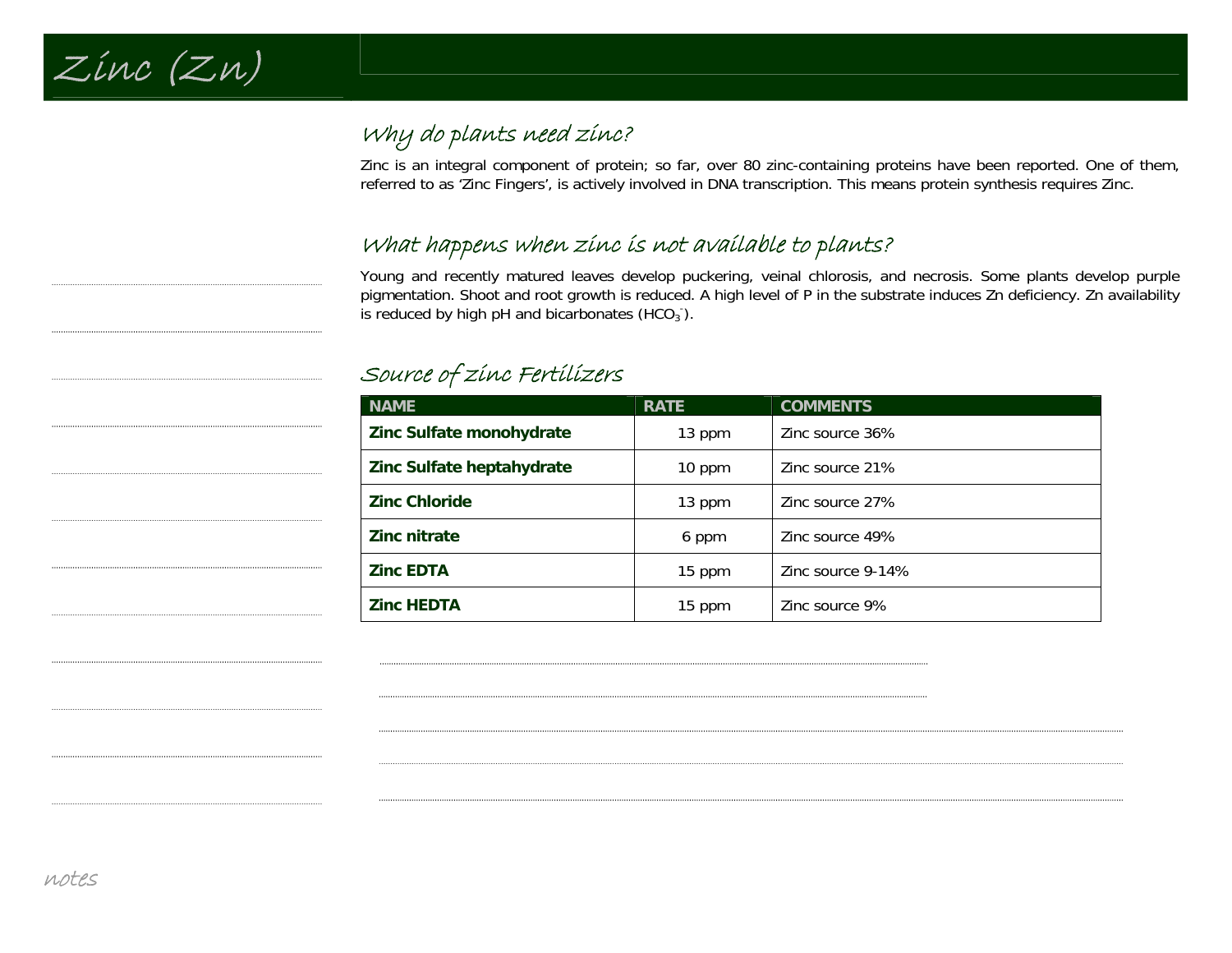## Why do plants need boron?

Boron is required in plants for cell division, cell wall formation and stabilization, lignification, xylem differentiation, membrane integrity, auxin activity, inhibition of callose formation, nucleic acid metabolism, apical meristem function, pollination and reproduction, and counteracting the toxic effects of Aluminum. The critical B concentration varies among species, and B requirement during the developmental stage is greater than vegetative stage. Almost 90% of plant B is contained in the cell wall.

## What happens when boron is not available to plants?

Like Ca, B disorders develop on the shoot and root meristem, and on young leaves. The symptoms develop on the roots 3 to 4 days earlier than the shoot. Overall, the roots are thick and short while primary roots develop thick swollen root tips with numerous short secondary roots developing close to the tip giving a "witch's broom" symptom. Meanwhile, foliage becomes darker and glossy. Young and recently matured leaves become thick, leathery and brittle with severe distortions. Loss of apical dominance is a common symptom in the root and shoots. At this point, it is too late to take any correctional measures.

#### Source of boron Fertilizers

| <b>NAME</b>       | <b>RATF</b> | <b>COMMENTS</b>  |
|-------------------|-------------|------------------|
| <b>Boric acid</b> | 6 ppm       | Boron source 18% |
| <b>Borax</b>      | 6 ppm       | Boron source 15% |
| Solubor           | 6 ppm       | Boron source 15% |